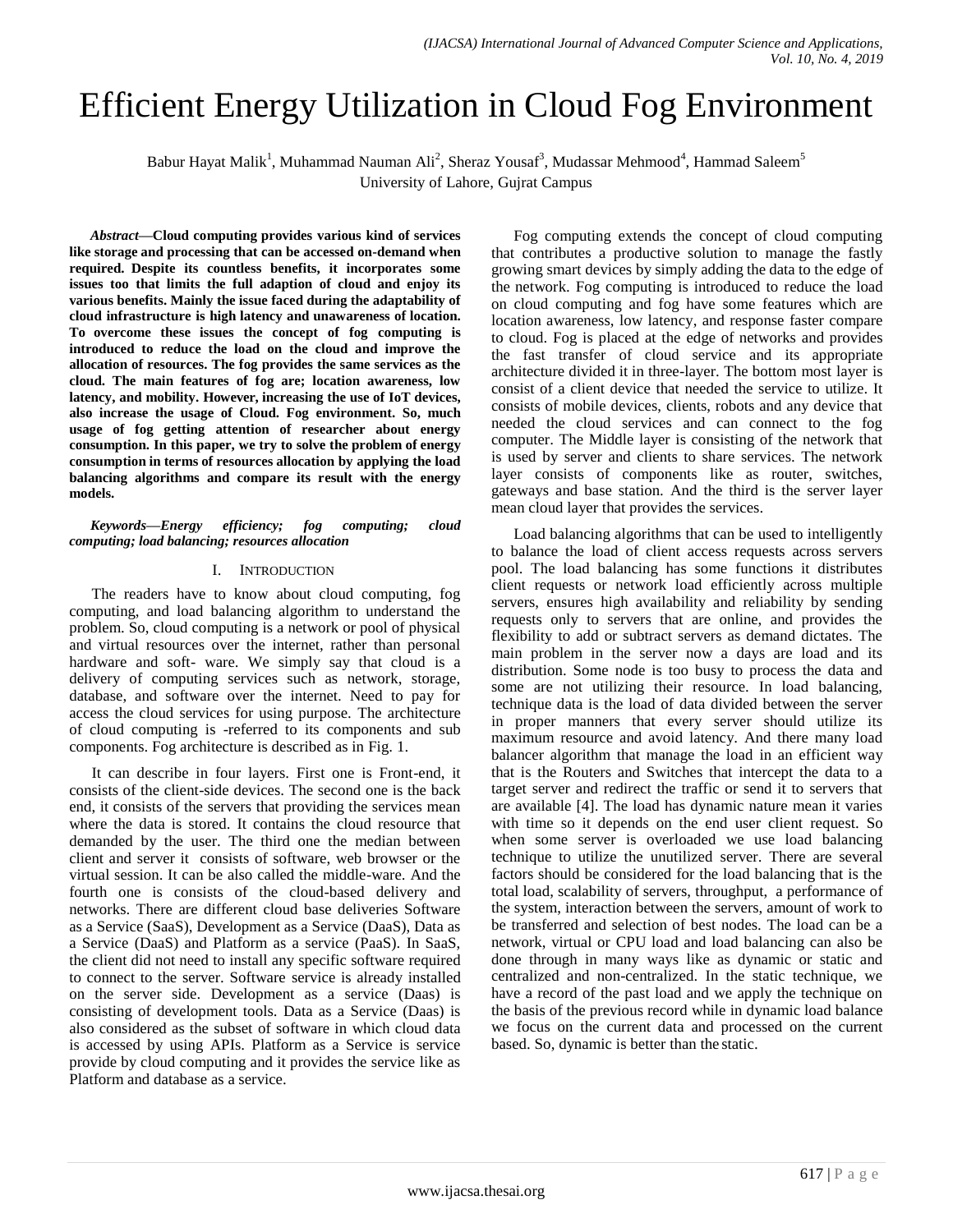

Fig. 1. Fog Architecture [3].

As we maintain the work burden on the cloud by adding the fog in the network but the as with the increasing rate of IoT devices we have to reduce the energy consumption on the fog computing. When the end user request for the resource from fog, during that time energy consumption can reduce by efficient allocation of re- source and here we are trying to solve the problem of resource utilization with respect to energy consumption. The energy consumption is based mostly on two things. The type of data to process and the requests and the energy consumption at the request level further is divided into three types. First is when the request is sent by the end user to the fog or received by fog. The second one is when the request is then processed by the fog and the third one is when fog requests the data from the cloud. Our focus is on the energy consumption of fog when it processes the request.

## *A. Motivation*

Information technology plays an important role in computing. With the increase in the number of IoT devices, the request of resources increases on the cloud-fog [1]. So request response time, resources utilization and energy consumption have been critical issues nowadays. Fog computing act as a mid-layer between the end user and cloud that allocate the resources according to the request of the users which is closer to the end user to optimize the response time [2].On the other hand, load balancing is one of the important technique to allocate the resources and optimize the response time. And we want to improve resources allocation for reducing energy consumption by using load balance techniques.

## II. RELATED WORK

The authors in [5], used matching game formulation to minimize the energy consumption in fog computing. In this formulation, matching game acts as a player between fog and devices.

According to authors the outcome of this model matching game that explained as a task of devices. The matching game scheme obtained the performance through effective coordination between fog and devices that connect with one another and choose their methodology dependent on the current conditions, the usage of the Fog content accessibility and the resource allocation management and putting away to get better execution. The authors say in this work proposed a matching game approach to deal with accomplishing lowenergy utilization in IOT and fog condition. The authors made utilization of cache technology and fog computing to enhance energy efficiency.

The authors in [6], introduced an investigation of fog computing as an answer for expanding the demand for IoT gadgets and focus on the energy utilization, quality of services. The authors contributing to investigating an issue of energy utilization of the fog computing with regards to IOT applications and proposed an energy-delay solution for the cloud-fog is an efficient computing model where resource, storage, and network infrastructure can be shared as a service through the internet. For this purpose the authors adopt the two optimization method which is BIP algorithm and improved the GA to solve the problem.

In [7], the authors propose a cloud and fog based condition for the management of energy. The goal of the author's energy cost minimization, carbon release minimization and to adjust to risky transmission supportable sources are destinations of this work. The authors developed a cloud-fog based structure for the viable management of the purchases request. Fog gives low idleness benefits as it is put near the end customer layer and can respond rapidly to customers' request. MGs are set near each fog which fulfills the power essentials by keeping up the supportability of structures. Response time and request changing time are enhanced using the BA. In this paper [8], the authors' cloud-fog based condition for effective energy management is proposed. Simulation in Cloud Analyst is performed to look at and analyze the execution of load balancing algorithms like Round Robin, Throttled, and Weighted Round Robin. Simulations results demonstrated that Throttled load balancing algorithm gives preferred reaction time over RR andWRR.

The authors in [9], consider the layer of architecture consists of edge, fog and cloud layers. At different layers, processing and forwarding data by devices power are consumed differently. The problem arises here how to identify which machine learning steps to be performed at which layer to minimize the energy consumption. The authors proposed fog based Ubicomp system consisting of edge, cloud and fog layer. An Ubicomp system which is consists of different units which is sensing, communication, processing, and storage. The authors present fog based architecture of Ubicomp system and analyze the energy consumption on the edge, fog and cloud devices by complete the system. Ubicomp has different devices which are sensing, processing devices and relay devices. The relay device forwards the data within the same layer and other layers in the network. The sensing devices can collect the data on edge devices from different senor and total data transmitted by a sensor for Ubicomp application. The Ubicomp applications also divide machine learning steps into data processing step and machine learning steps for figuring the results through processing devices.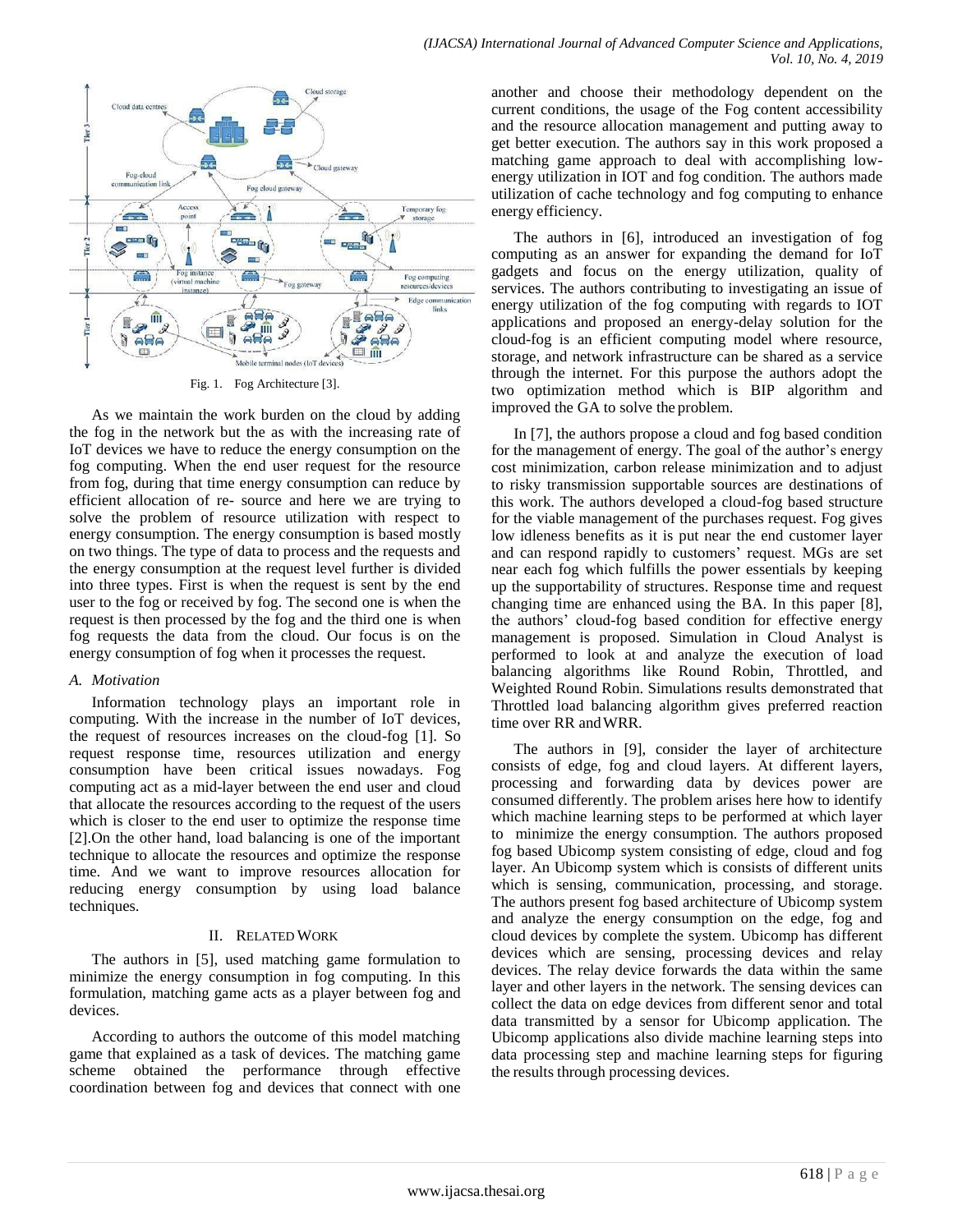The authors in [10], concentrated on a cloud-fog based model is proposed for resource management in SG. The objective of this study is the efficient utilization of re-sources. The authors inspected the advantages and opportunities of cloud-fog to help resource management in the SG. In addition, a model is proposed to interface these spaces. The authors play out the assessment regarding processing time, reaction time and cost minimization. Later on, the authors intend to improve the usage of cloud-fog based SG, which incorporate more services and features. As the cloud and fog advance quickly engaged with SG to build productivity, there is a requirement for devices to analyze and study the advantage of the innovation. Summary of related work is described in Table I [10]:

In [11], the authors talked about resources allotment in the cloud-fog condition. The proposed system IST effectively assigns the resources to DCs and satisfies the DS request. The authors focus is around the allotment of VMs to DCs. The effectiveness of IST is figured by looking at the response time and Cost. It very well may be seen from the finished up results that the expense of the fog and cluster is nearly the equivalent. The response time of IST is same as the response time of the RR algorithm. Minimal effort and response time show the unwavering quality of this framework. Later on, the authors to crossover RR and IST process the execution of the present situation and furthermore in the wake of rolling out improvements in the present as well.

In [12], the authors plan to think about different energy effective procedures for the cloud which utilizes resources allotment and solidification to accomplish the equivalent. Further, the authors attempt to change the current procedure by including an additional parameter. The fundamental point of the author's works creates viable approaches and algorithms for virtualized data farms. Furthermore, attempt to reduce energy utilization with boosting the resource usage. The authors propose to include an additional parameter viz. time alongside cost, which may bring about boosting resources usage and limiting the number of running servers. The proposed thought is yet to be executed and tried in different constant or reenactment condition before its wide acknowledgment.

In [13], the authors focused issues of migrating virtual machines (VMs) among various physical hosts is crucial for resource use and carbon dioxide (CO2) minimization in cloud data centers. The proposed method CPU Utilization Variance (CUV) depends on choosing the best VMs from over utilized servers and moving them into different servers to spare the used resources and not to damage the SLA built up between clients and cloud service provider. Server link is a methodology used to reduce the total number of utilizing servers that an organization requires. Static VM combination techniques are not recommended to implement the experiments, in this way unique consolidation strategies should be utilized to enhance the resources use. In this paper, the proposed procedure is executed on a large scale server farm made out of 800 physical hosts. The results obtained by CloudSim apparatus are as far as energy utilization in KW/hour, execution in Million Instructions for every Second (MIPS), a number of VM relocations and SLAV. The recreation results demonstrate that CUV algorithm has a number of VM allocations and energy utilization superior to in future, the authors intend to build up the proposed algorithm to get the finest results of performance and SALV nor- mal results. The authors implement all investigations in real cloud organization using nearly open- source apparatuses like OpenStack which these days have a critical use in distributed computing situations.

In [14], the authors discuss the load management algorithms that are often used in cloud computing. After that, the authors perform an experiment by using one load balance technique on a VM in cloud computing. The method is tested in a cloud computing condition. It has two options to test the first option is to use real tests like Amazon EC2, and the second is to use a simulation tool to simulate the cloud environment. In this paper, it can be seen that load balancing is an essential viewpoint on the execution of existing distributed computing. Since a load of the demand from clients is specifically and moving. What's more, after that from this examination, the authors presume that the throttled algorithm utilized in load balancer in cloud computing recreations utilizing Cloud Analyst is the typical response rate is still inside the ordinary range among user-base 1 and the other. Be that as it may, in regards to the base normal and greatest response.

The world is distributed in regions shown in Fig. 2, and the every region has its own id given in Table II [14]. **Paper Organization:** The remaining part of this paper is divided in a category as: In Section 3, literatures has been discussed. Section 4 discussed the load balancing algorithm, Section 5 discussed the proposed approach, Section 6 discussed the experiment, evaluation setup and Section 7 discussed conclusion.

| <b>Proposed</b><br><b>Authors</b><br><b>Infrastructure</b><br><b>Algorithm</b> |                      |                | <b>Evaluation</b>                  | <b>Method Proposed for</b>            |                |
|--------------------------------------------------------------------------------|----------------------|----------------|------------------------------------|---------------------------------------|----------------|
|                                                                                |                      | <b>Process</b> | <b>Energy</b><br><b>Efficiency</b> | <b>Resources</b><br><b>Allocation</b> |                |
| Assila et al. <sup>[5]</sup>                                                   | <b>Matching Game</b> | Fog            | <b>Cloud Analyst</b>               | Yes                                   | Yes            |
| Meberk et al.[6]                                                               | <b>IGA</b>           | Fog            | System                             | Yes                                   | N <sub>o</sub> |
| Zafar et al.[7]                                                                | <b>BA</b>            | Cloud-Fog      | Cloud Analyst                      | Yes                                   | Yes            |
| Naeem et al. <sup>[8]</sup>                                                    | RR, WRR, Throttled   | Cloud-Fog      | Cloud Analyst                      | Yes                                   | N <sub>0</sub> |
| Saraswat et al.[9]                                                             | ML                   | Cloud-Fog      | <b>Mathematical Analysis</b>       | Yes                                   | N <sub>0</sub> |
| Zahoor et al. $[10]$                                                           | RR, PSO, Throttled   | Cloud-Fog      | Cloud Analyst                      | N <sub>0</sub>                        | Yes            |
| Sharif et al.[11]                                                              | <b>IST</b>           | Cloud-Fog      | Cloud Sim                          | N <sub>0</sub>                        | Yes            |
| Patel et al.[12]                                                               | MaxUtil              | Cloud          | <b>Theoretical Analysis</b>        | Yes                                   | Yes            |

TABLE I. SUMMARY OF RELATED WORK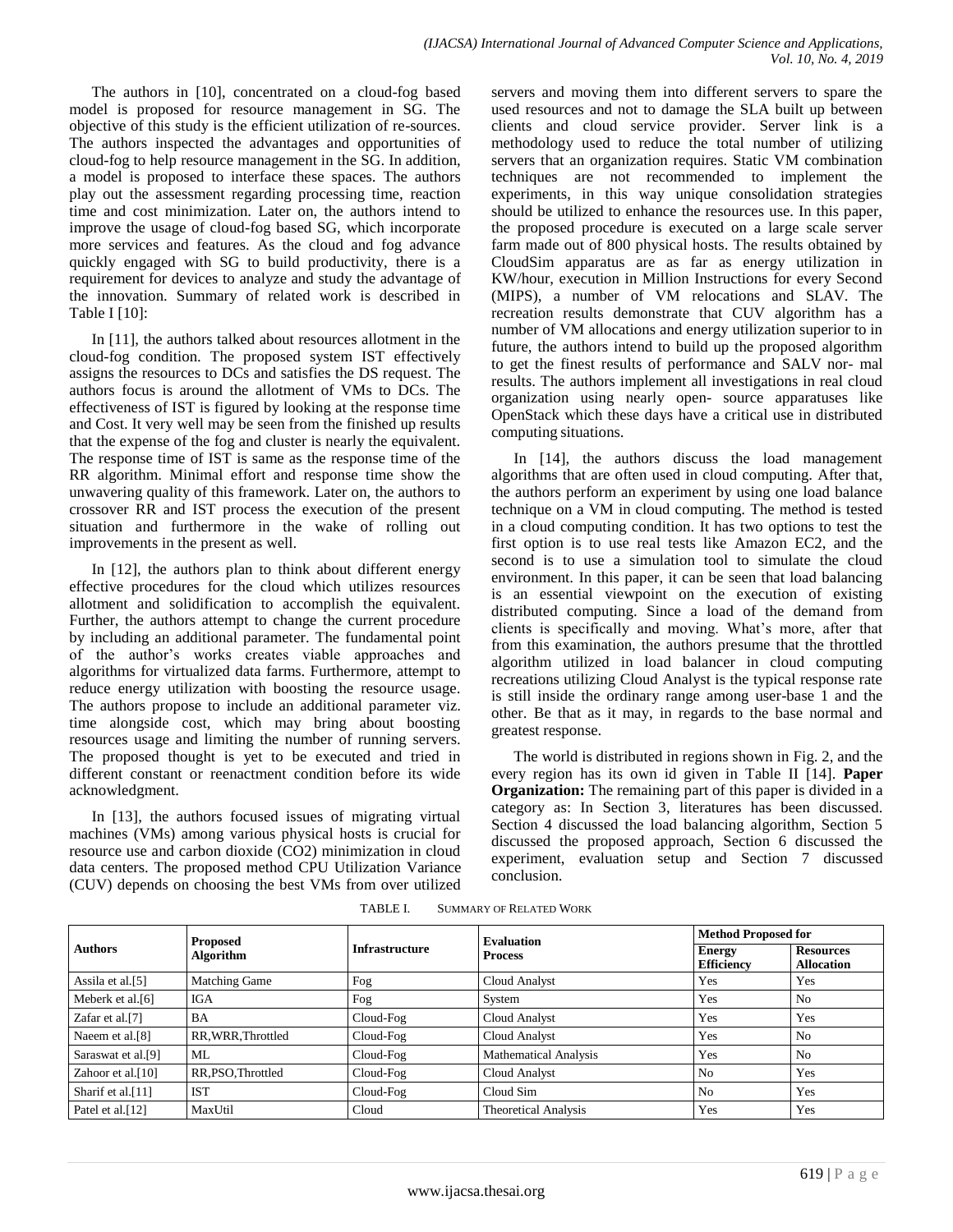| TABLE II. | <b>REGION DISTRIBUTION</b> |
|-----------|----------------------------|
|-----------|----------------------------|

| <b>Region</b> | <b>Region Id</b> |
|---------------|------------------|
| North America | $\theta$         |
| South America |                  |
| Europe        |                  |
| Asia          | 3                |
| Africa        | 4                |
| Oceans        |                  |



Fig. 2. Regions

#### III. LOAD BALANCING ALGORITHMS

Load balancing algorithms have an important role in the cloud fog environment. These algorithms are used to distribute the resource Received by the data center efficiently. In this paper, three load balancing algorithm are considered which are described are as follows:

*1) Round Robin (RR):* Round Robin is a time-sharing technique. It stores the entry of the user request with respect to arrival time in the table. It equally shares the time among the virtual machine. That makes the balance between the virtual machines.

*2) Throttle (TT):* Throttle working is different from the round robin. It checks the type of request and analyzes the virtual machines. And allocate the resource to that machine which has the capacity to full fill the task efficiently. This algorithm saves the state of every virtual machine in the table. The request received by the data center, it sends it to the load balancer. The load balancer checks the type of request and the virtual machines available to perform this task. If any machine is available then allocate the task to a virtual machine else it has to wait for the virtual machine.

*3) Active VM:* In the Active VM, the request received by the data center is stored in the queue. The data center checks the availability of the virtual machines. If the virtual machine available, then assigns the task to it and request removed from the queue. When the task is completed by the virtual machine, it will be available to perform another task.

We use these benchmarks because we want to compare our pro-posed algorithm performance with the previous algorithms results.

#### IV. PROPOSED APPROACH

The energy consumption in fog is on three steps: 1) Receiving re- quest from end user, 2) Process the request, 3) Send request to cloud for resource but we focus on the second one which processing of the request. When request is received by the fog it check the VM's and send request to selected VM to process request. Our contribution here is to manage the sending of data for processing to VM's. We improve the Active VM load balance algorithm by adding threshold and sorting to manage this request, and consume less energy. This algorithm will check the VM distance, latency, processing speed and load then send request to the appropriate one. From this approach all virtual machines are utilized and burdens divided among the all machines which reduce the energy consumption. Before our algorithm the other only provide the list machine, the virtual machine was not managed in any order. So a machine on top can used more than one time as non-utilize machine will be not utilized until the first one complete its capacity. But in our Algorithm as a request is sent to the fog it receives and checks the status of the Virtual ma- chines and takes account of those machines that's lies between the fixed thresholds, then machines are sorted according to their status and the request is process with which have low load of data. As the algorithm checks the status of every VM on every request the sorting of the VM give the less consumed VM and the system utilize it. Which puts the nonutilize virtual machine on top. A request received by fog. Firstly, it checks the type of data or service requested. Then check the machine which relates to it, then check each virtual machine status and compare the latency ratio and available virtual machines, then send the request to the appropriate one which has less burden and consume less time. In this scenario, we can say that more time saved and the less energy consumed as shown in Fig. 3.

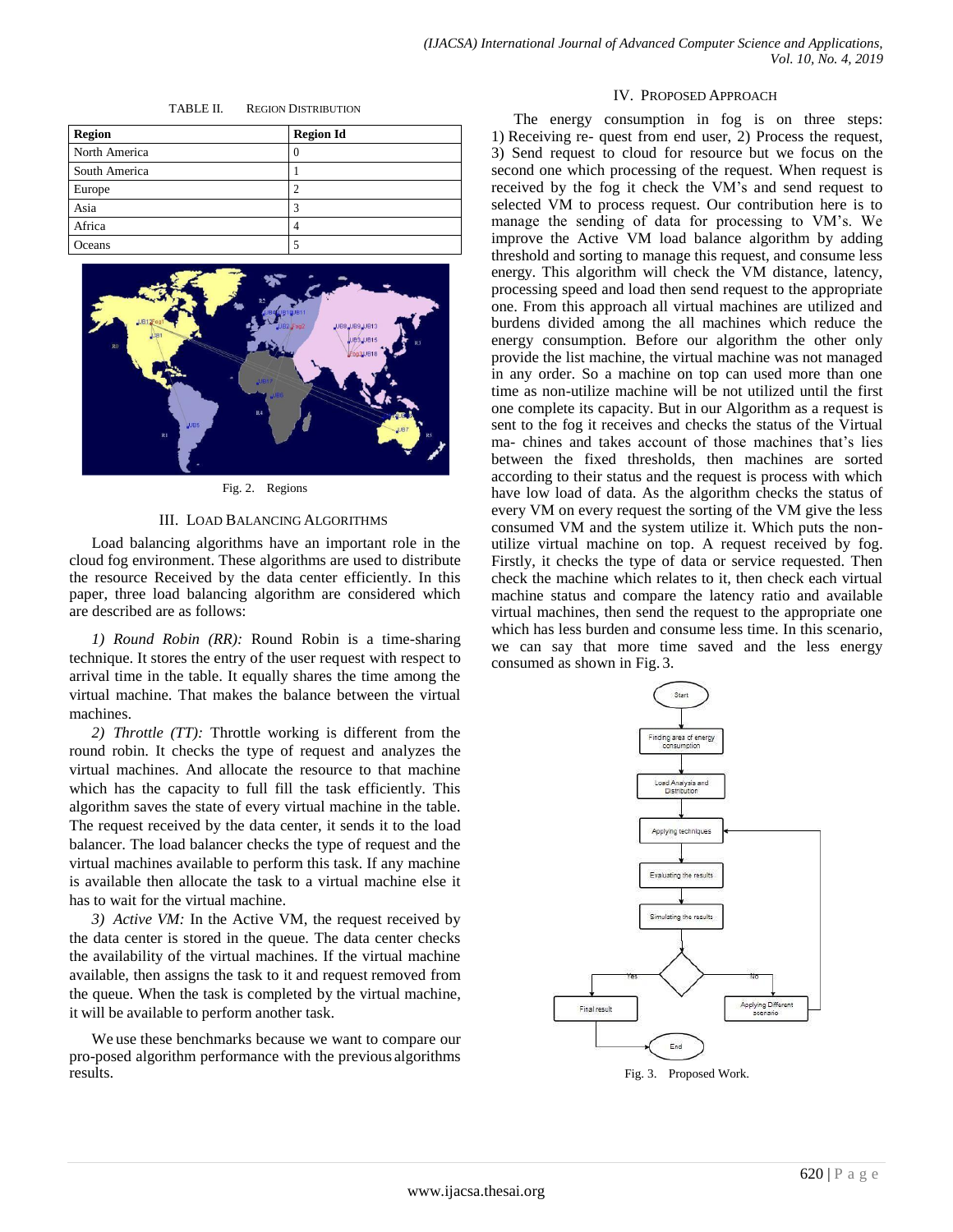## *A. Algorithm*

The main working of the IAVMis discussed above, the pseudocode of the algorithm describe the working of the main part of algorithm.

## **Algorithm 1** IAVM

| 1: VMlist                           |
|-------------------------------------|
| 2: Calculate :Load , VmCapicity     |
| 3: VMList VirtualM achieves         |
| $4: while (Vmlist!=null):$          |
| 5: if V M list $\lt$ threshold then |
| 6: V M Stack virtualmachine         |
| 7: <b>close</b> :                   |
| $8: VM$ Stack.sort()                |
| 9: allocatedVm(VMStack.index)       |

In the first step, the load and capacity of every virtual machine are stored in the virtual machine list. Then a threshold sets to save those virtual machines into the stack that's been able to perform the given task, after that the virtual machines in the stack are sorted according to their capacity and availability. In the end, the resource is allocated to the virtual machine on the top and to other respectively.

## V. EVALUATION AND EXPERIMENTS

We perform the experiments on the different simulator to test our assumptions. The example of one test that we performed is given below. We created six fog nodes on different location and they all are connected and each fog node contains the 6 virtual machine. We set the request sent to each server after five minutes. The size of the single request is 100 bytes and the request size varies after some time. Three algorithms are used to compared which are RR,

Throttle and Active VM: After saving the configuration we put the simulator for the simulation of result for 24 hours and save the results after simulation. Simulators evaluation is described in Table III.

The facts about the experiment are:

Energy = No. of KWh x Cost of one kWh.

TABLE III. SIMULATORS EVALUATION

| Simulation Time       | 24 Hours.           |
|-----------------------|---------------------|
| Service Broker Policy | Closest Data Center |

Cost model is described in Table IV [7]:

Data center hardware is mentioned below in Table V [12]:

Data center virtual machine specification is described below in Table VI [7]:

| TABLE IV. | <b>COST MODEL</b> |
|-----------|-------------------|
|           |                   |

| VM cost           | $0.1$ per hour.     |
|-------------------|---------------------|
| Memory Usage Cost | $0.025$ per second. |
| Data Storage Cost | 0.05.               |
| Storage Cost      | 0.05.               |

TABLE V. DATA CENTER HARDWARE CONFIGURATION

| Processors on physical machine |            |
|--------------------------------|------------|
| Processing power               | 75 MIPS.   |
| Storage devices                | 75 GB.     |
| Memory                         | 1 GB.      |
| Internal bandwidth             | 5000 Mbps. |

TABLE VI. DATA CENTER VIRTUAL MACHINE SPECIFICATION

| RAM                      | 512 MB.    |
|--------------------------|------------|
| Storage                  | 5 GB.      |
| Architecture             | x86.       |
| Operating system         | Linux.     |
| Virtualization technique | Xen.       |
| Bandwidth                | 5000 MBPS. |

Firstly, we check the Service response time by performing the experiments on the Cloud Analyst. There are many tests that are performed and in each test, the data on every machine varies with time and simulate these results and to compare our result with previous studies. We compare our algorithm with the different load balancing algorithm.

*1) Cost:* We test the cost analysis by varying different parameter. The experimental results show that if the cost of the data centers the same for all then the total cost is the same for the improved algorithm and comparative algorithms. But if we make difference in the cost of the data center, then the cost of the RR and Throttle is increased but the total cost of the IAVM is decreased. So, it proves that our algorithm is cost efficient.

*2) Response time and energy:* After cost analysis we check the SRT (Service Response Time) and the NL (Network Latency). We perform our experiments on the cloud analyst. And for energy we perform experiment on ifogsim shown in Fig. 4 [11].

In both experiment we varies the parameter that effect the performance like as number of machine, data load and data center cost. The overall results shows that the new purposed algorithm performs best in most of scenarios. The result can be seen in Fig.  $5$  and  $6$  [11].



Fig. 4. Avg Response Time.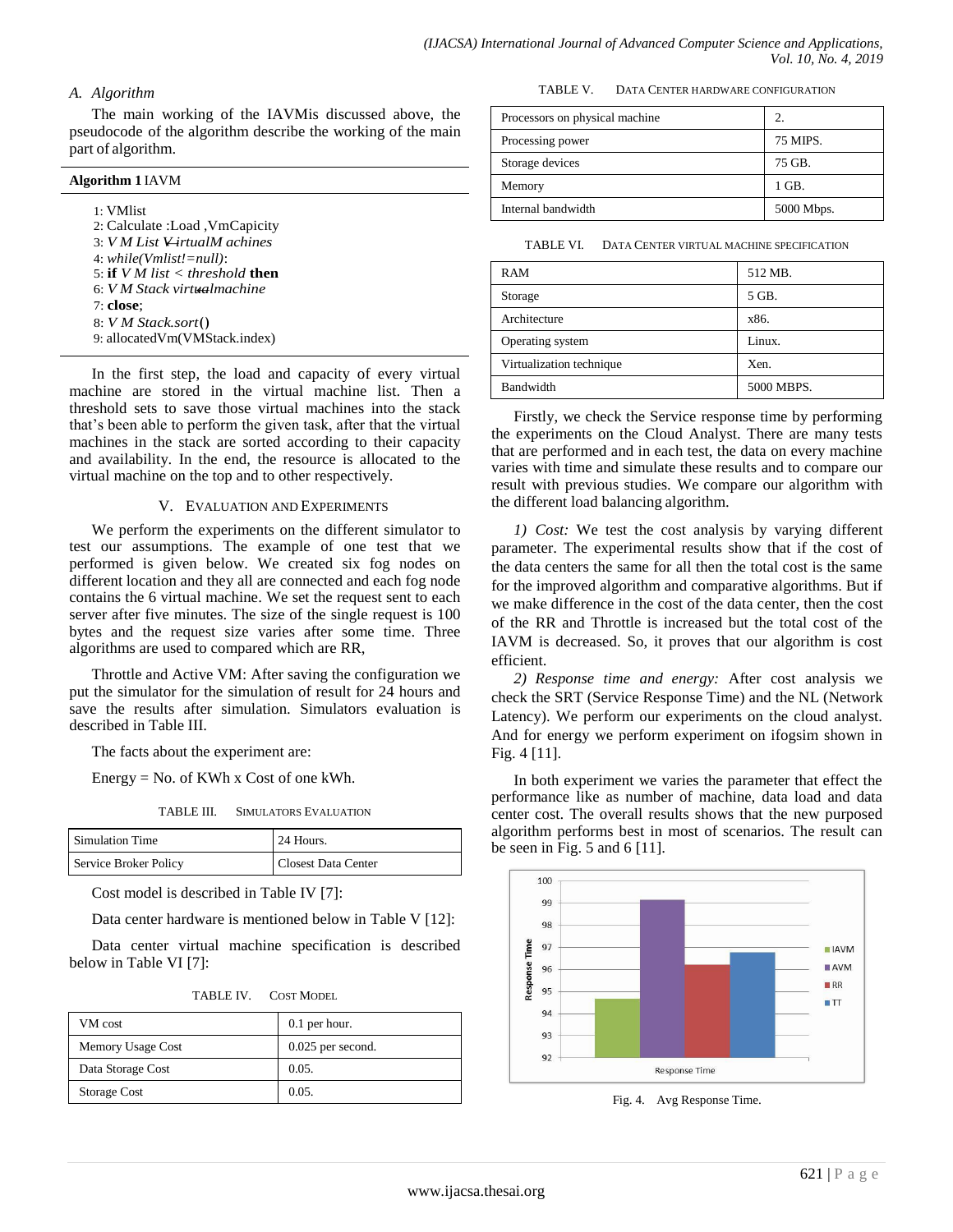

Fig. 5. Response time for user base 1 and 5.



Fig. 6. Response Time for user base 3.

As the load on the different fog node increases the response time of the fog node changed (Fig. 7 and 8). In different scenarios the response time variation shows the performance of the algorithm, and the results shows that in mostly scenarios the IAVM outperforms than others [4].

As the good response time improves the performance of system it as well as it minimizes the energy consumption in the fog environment. Because the load on each virtual machine efficiently distributed which increase the performance and reduce the energy consumption Fig. 9 [6].







Fig. 8. Response Time for user base 4.



Fig. 9. Energy Consumption.

### VI. CONCLUSION

Due to the most advantages, the fog computing is becoming famous and the increase in the IoT devices increase the load on the fog computing. Due to the more the more processing, the power and energy consumption in cloud fog environment have become an issue due to the ecological and economic reasons. In this paper, we have presents an algorithm which distributes the resource in fog computing efficiently and minimizes the energy consumption in the cloud fog environment. The research results show that the purposed algorithm performs better than other. This paper will be helpful for efficient use of the resource in the cloud fog environment, which improve its performance in minimizing the energy consumption in Fog computing.

#### **REFERENCES**

- [1] Okay, F. Y., Ozdemir, S. (2016, May). "A fog computing based smart grid model." In Networks, Computers and Communications (ISNCC), 2016 International Symposium on (pp. 1-6). IEEE
- [2] Chiang, M., Zhang, T. (2016). "Fog and IoT: An overview of research opportunities." IEEE Internet of Things Journal, 3(6),854-864
- Naas, M. I., Parvedy, P. R., Boukhobza, J., Lemarchand, L. (2017, May). iFogStor: "an IoT data placement strategy for foginfrastructure. In Fog and Edge Computing (ICFEC)", 2017 IEEE 1st International Conference on (pp. 97-104). IEEE
- [4] Verma, M., Yadav, N. B. A. K. (2015). "An architecture for load balancing techniques for Fog computing environment." International Journal of Computer Science and Communication, 8(2),43-49.
- Assila, B., Kobbane, A., Walid, A., & El Koutbi, M. (2018, May). "Achieving low-energy consumption in fog computing environment: A matching game approach." In 2018 19thIEEE Mediterranean Electrotechnical Conference (MELECON) (pp. 213- 218). IEEE.
- [6] Mebrek, A., Merghem-Boulahia, L., & Esseghir, M. (2017, October). "Efficient green solution for a balanced energy consumption and delay in